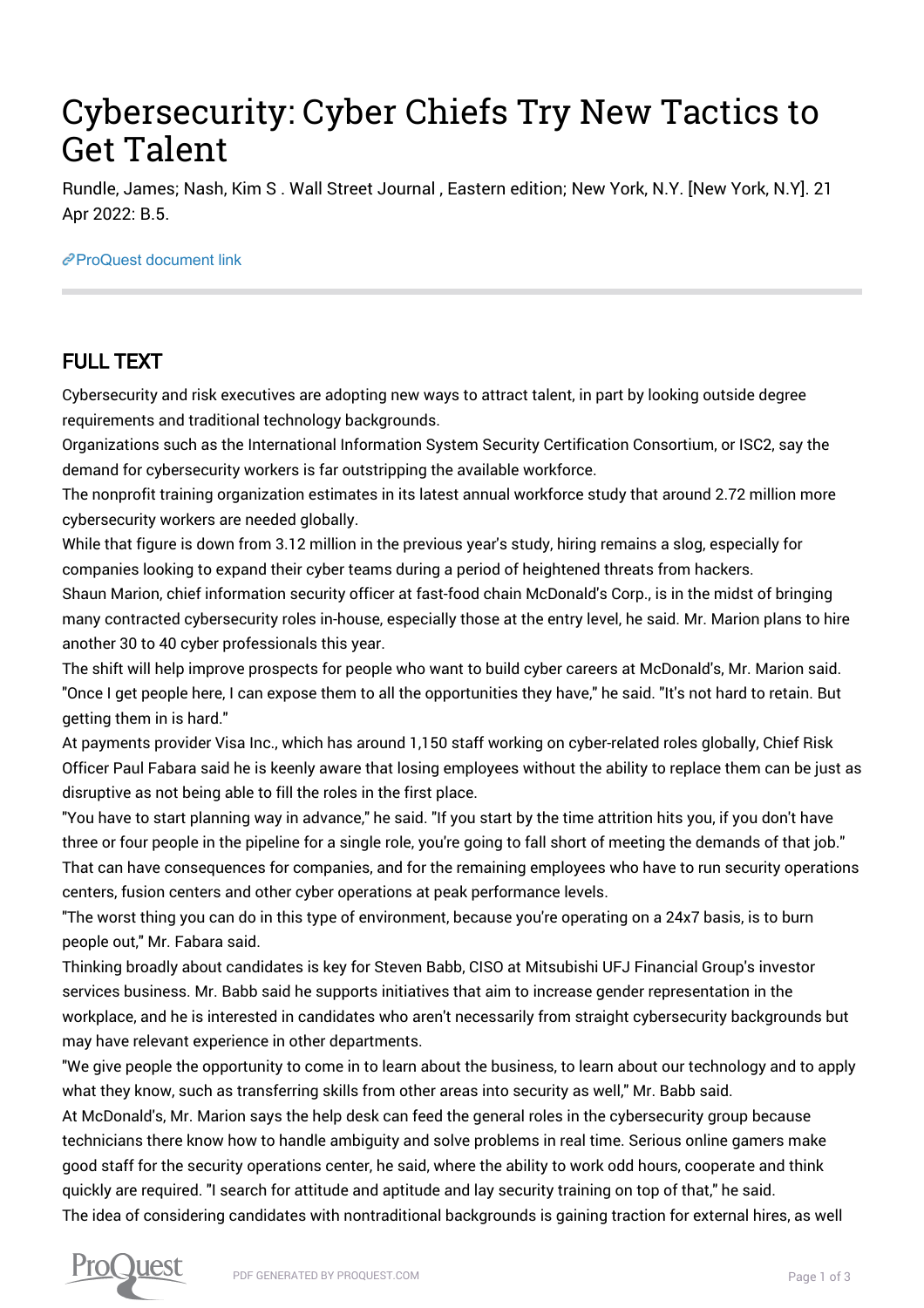as existing employees. For Mr. Marion, looking only for college graduates is "myopic." Not only don't the numbers support that route, but requiring a degree eliminates good candidates, he said.

The cybersecurity industry has come under criticism in the past for its unrealistic requirements for entry-level positions, with some banks and other organizations asking for advanced degrees and professional certifications that require years of experience to achieve.

"College is not for everybody, and not everyone has access to college because they lack the financial wherewithal or community support," Mr. Marion said, which often excludes people who could help round out the gender and ethnic diversity he seeks in his staff.

Some senior roles need a degree, such as in cyber and privacy risk assessment. But many positions don't, he said. Stripping mentions of degrees and professional certifications from many cyber job descriptions took some convincing of the human-resources group, he said.

And the numbers favor his approach. According to the most recent figures from the National Center for Education Statistics, just about 2 million bachelor's degrees were conferred in 2021.

"The point is, you won't get all your talent from college," he said. "Even if you could, I don't know that I'd want to."



## **Estimated number of cyber** workers needed world-wide

Source: International Information System Security Certification Consortium

[Enlarge this image.](https://www.proquest.comhttps://www.proquest.com/textgraphic/2652766435/fulltextwithgraphics/2AEDF79212484BCAPQ/1/1?accountid=44910) Credit: By James Rundle and Kim S. Nash